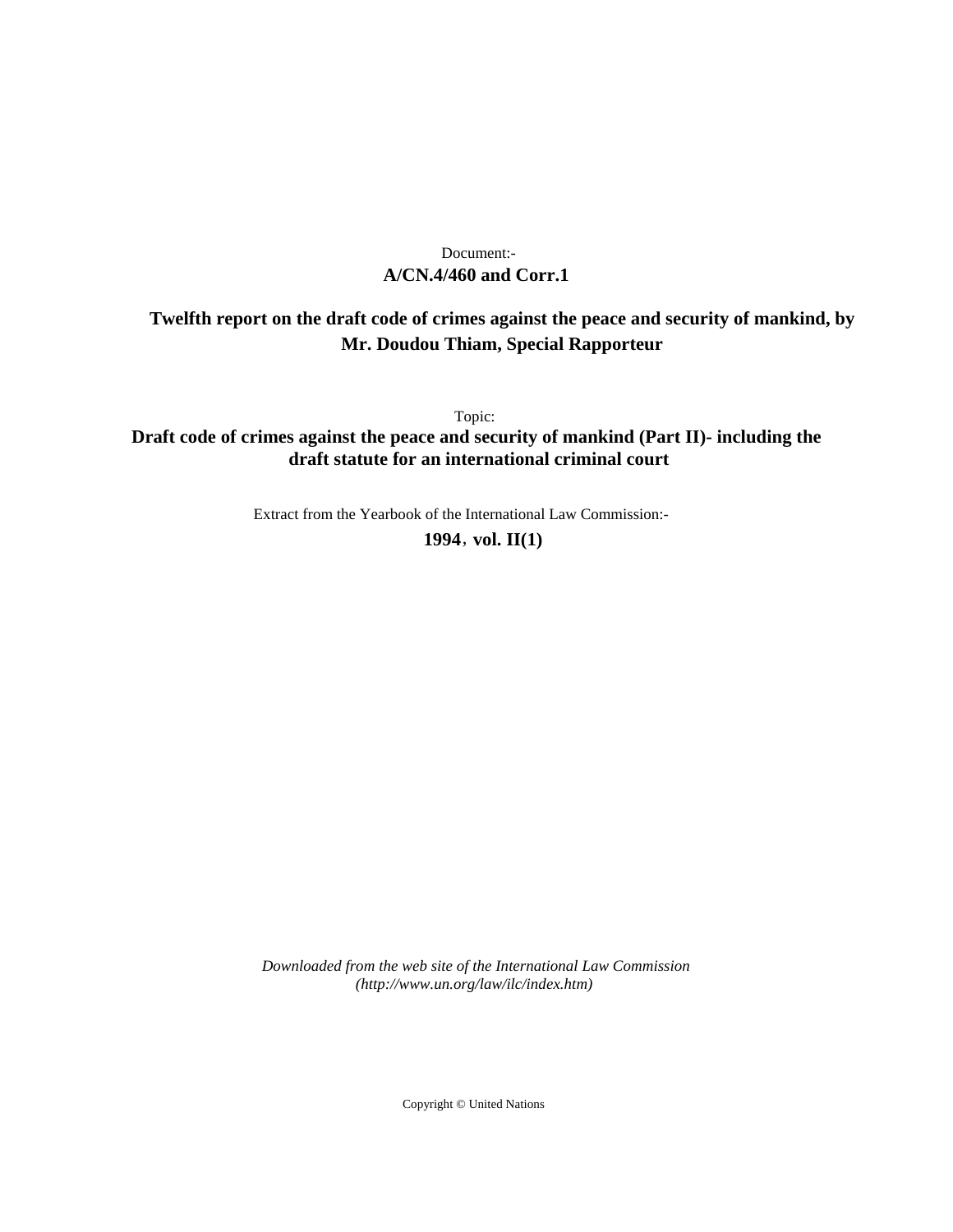# **DRAFT CODE OF CRIMES AGAINST THE PEACE AND SECURITY OF MANKIND**

# [Agenda item 4]

# **DOCUMENT A/CN.4/460\***

# **Twelfth report on the draft Code of Crimes against the Peace and Security of Mankind by Mr. Doudou Thiam, Special Rapporteur**

*[Original: French] [15Aprill994]*

*Page*

# **CONTENTS**

|                                            |                | 98         |
|--------------------------------------------|----------------|------------|
|                                            | Paragraphs     |            |
|                                            | 1.5            | 99         |
|                                            | $6 - 163$      | 99         |
| CHAPTER I. DEFINITION AND CHARACTERIZATION |                |            |
|                                            | $6 - 12$       | 99         |
|                                            | $7 - 8$        | 99         |
|                                            | $9 - 12$       | 99         |
|                                            | 13-22          | 100        |
|                                            | 14-18          | 100        |
|                                            | 19-22          | 100        |
| CHAPTER II. GENERAL PRINCIPLES             |                |            |
|                                            | 23-29          | 100        |
| Comments of the Special Rapporteur         |                |            |
| 1.                                         | 24-27          | 100        |
|                                            | 28-29          | 101        |
|                                            | 30-40          | 101        |
|                                            | 31-35          | 101        |
| (b) Comments of the Special Rapporteur     |                |            |
| I.<br>2.                                   | 36-38<br>39-40 | 101<br>101 |
|                                            |                |            |
|                                            | 41-48          | 101        |
|                                            | 42-45          | 101        |
|                                            | 46-48          | 102        |
|                                            | 49-69          | 102        |
|                                            | 50-61          | 102        |
|                                            | 62.69          | 103        |
|                                            | 70-81          | 103        |
|                                            | 71-77          | 103        |
| (b) Comments of the Special Rapporteur     |                |            |
| 1.                                         | 78-80          | 104        |
| 2.                                         | 81             | 104        |

<sup>\*</sup> Incorporating document A/CN.4/460/Corr. 1.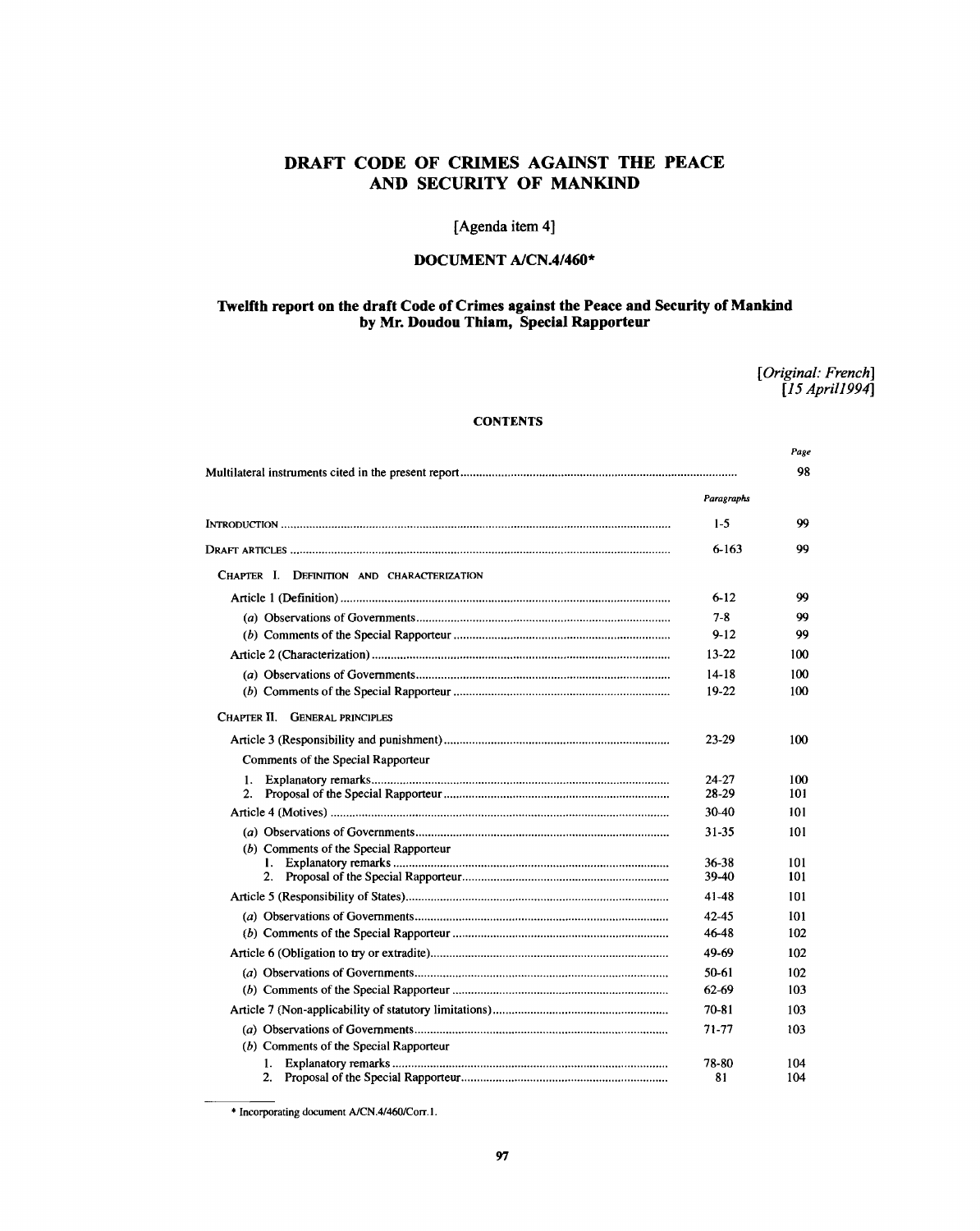|                                                                            | Paragraphs         | Page       |
|----------------------------------------------------------------------------|--------------------|------------|
|                                                                            | 82-88              | 104        |
|                                                                            | 83-87              | 104        |
|                                                                            | 88                 | 104        |
|                                                                            | 89-110             | 105        |
|                                                                            | 90-96              | 105        |
| (b) Comments of the Special Rapporteur                                     |                    |            |
| 1.                                                                         | 97-99              | 105        |
| 2.                                                                         | 100-104<br>100-103 | 105<br>105 |
|                                                                            | 104                | 106        |
| Second assumption: an international criminal tribunal does not exist<br>3. | 105-110            | 106        |
|                                                                            | 111-116            | 106        |
|                                                                            | 112-114            | 106        |
|                                                                            | 115-116            | 107        |
|                                                                            | 117-124            | 107        |
|                                                                            | 118-122            | 107        |
|                                                                            | 123-124            | 107        |
|                                                                            | 125-127            | 107        |
|                                                                            | 126                | 107        |
|                                                                            | 127                | 107        |
|                                                                            | 128-134            | 108        |
|                                                                            | 129-132            | 108        |
|                                                                            | 133-134            | 108        |
|                                                                            | 135-160            | 108        |
|                                                                            | 136-154            | 108        |
|                                                                            | 155-160            | 110        |
| 1.                                                                         | 155-157            | 110        |
| 2.                                                                         | 158<br>159-160     | 110        |
| 3.                                                                         |                    | 110        |
|                                                                            | 161                | 111        |
|                                                                            | 162-163            | 111        |

# **Multilateral instruments cited in the present report**

|                                                                                                                                             | Source                                                  |
|---------------------------------------------------------------------------------------------------------------------------------------------|---------------------------------------------------------|
| Convention on the Prevention and Punishment of the<br>Crime of Genocide (New York, 9 December 1948)                                         | United Nations, <i>Treaty Series</i> , vol. 78, p. 277. |
| Convention for the Protection of Human Rights and<br>Fundamental Freedoms (Rome, 4 November 1950)                                           | Ibid., vol. 213, p. 221.                                |
| International Pact on Civil and Political Rights (New<br>York. 16 December 1966)                                                            | Ibid., vol. 999, p. 171.                                |
| Convention on the Non-Applicability of Statutory Limi-<br>tations to War Crimes and Crimes against Humanity<br>(New York, 26 November 1968) | Ibid., vol. 754, p. 73.                                 |
| American Convention on Human Rights (San José,<br>22 November 1969)                                                                         | Ibid., vol. 1144, p. 123.                               |

 $\hat{\boldsymbol{\beta}}$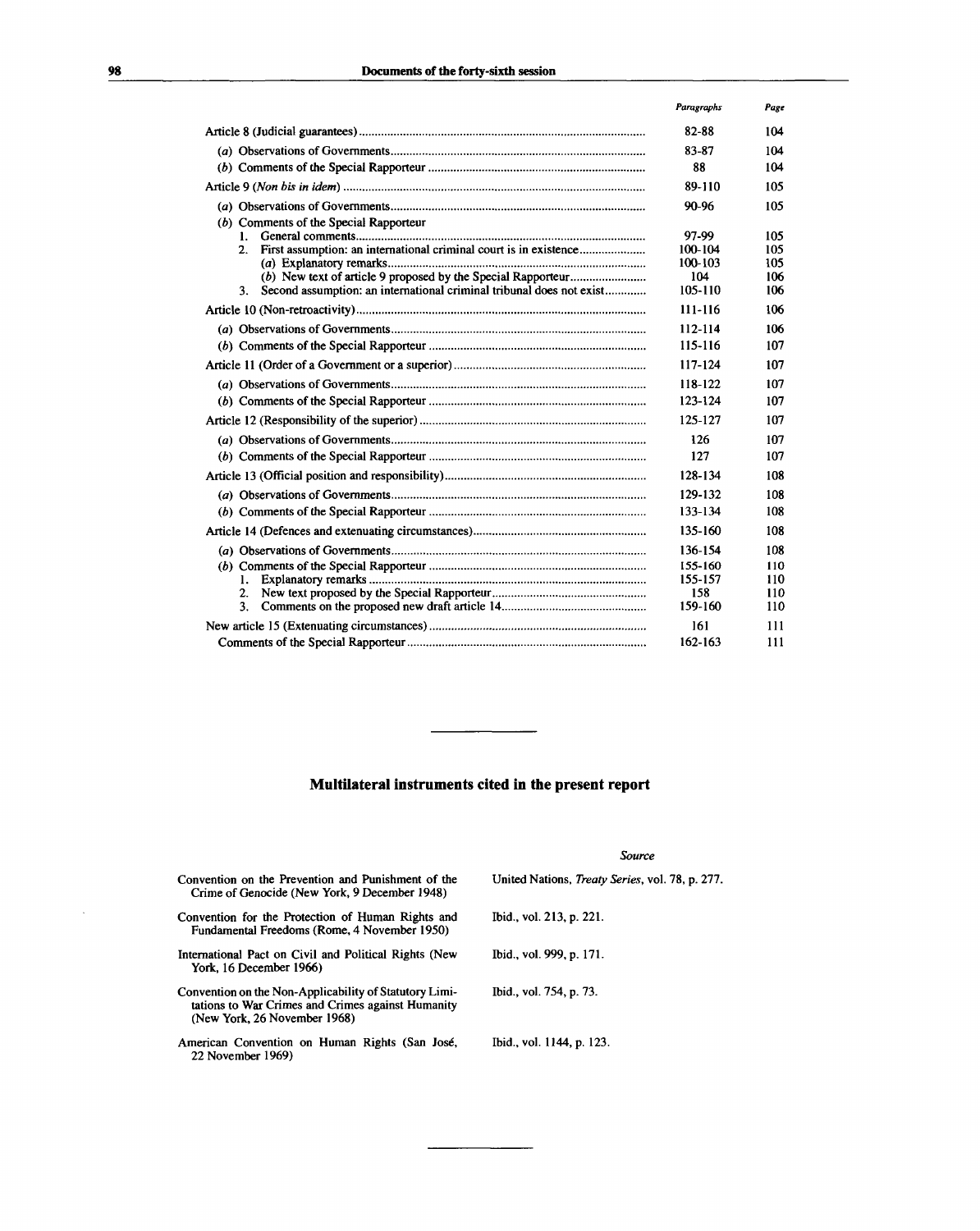# **Introduction**

1. This report for the second reading of the draft Code of Crimes against the Peace and Security of Mankind will focus, this year, on the general part of the draft—definition, characterization and general principles.

2. Part II of the draft Code, concerning the crimes themselves, will be dealt with in the next report.

3. The Special Rapporteur intends to limit the list of such crimes to offences whose characterization as crimes against the peace and security of mankind is hard to challenge.

4. This report on part I of the draft reproduces, article by article, the draft adopted on first reading,<sup>1</sup> each article being followed by comments from Governments, then by the Special Rapporteur's comments. The observations of Governments are presented sometimes in full and some-

For the text, see *Yearbook*... *1991,* vol. II (Part Two), pp. 94-107.

times partially, depending on their significance; more often than not, they are presented in full. With one or two exceptions, all the observations are reflected. When they are not, that is because, in the opinion of the Special Rapporteur, they seemed unrelated to the topic.<sup>2</sup>

5. Since most of the questions raised in the observations of Governments have already been dealt with at length in the Special Rapporteur's earlier reports and in a discussion in plenary meeting, the Special Rapporteur sees no point in restating the arguments and discussions for the second reading, and is content to refer back to earlier reports and to the Commission's discussions.

# **Draft articles**

CHAPTER I. DEFINITION AND CHARACTERIZATION

Article 1

6. Article 1 adopted on first reading is as follows:

*Article 1 (Definition)*

**The crimes [under international law] defined in this code constitute crimes against the peace and security of mankind.**

# **(a)** *Observations of Governments*

# *Belgium*

7. The Belgian Government points out (para. 9) that:

it is not really necessary to choose between a conceptual definition and an enumerative list of crimes, since the two approaches are complementary. It is regrettable that no conceptual definition is given, since, whatever the difficulties involved in establishing such a definition, it remains true that the list of crimes must inevitably be based on it.

# *Bulgaria*

8. Bulgaria proposes (para. 3) a general definition followed by an enumeration. The text would read as follows:

# *"Article 1 (Definition)*

1. For the purposes of this Code, a crime against the peace and security of mankind is any act or omission committed by an individual, which is in itself a serious and immediate threat to the peace and/or security of mankind or results in violation thereof.

2. In particular the crimes defined in this Code constitute crimes against the peace and/or security of mankind."

# **(b)** *Comments of the Special Rapporteur*

9. The observations of Governments on this article have focused essentially on whether a definition by enumeration would suffice or whether there should be a general definition instead.

10. These observations show that there is no agreement on any one method.

11. The compromise formula proposed by the Bulgarian Government might be adopted, subject to drafting improvements. Many penal codes contain no general definition of the concept of crime. They merely enumerate the acts regarded as crimes, on the basis of the criterion of seriousness.

12. Another topic of discussion raised by article 1 has to do with the words in square brackets "under international law". Ultimately, the Special Rapporteur has no objection to their deletion. This is a purely theoretical debate. Once the Code becomes an international instrument, the crimes defined therein would automatically come under international criminal law derived from treaties.

# Article 2

13. Article 2 adopted on first reading is as follows:

<sup>2</sup> The replies from Governments are reproduced *in extenso* in document A/CN.4/448 and Add.l. *{Yearbook . . . 1993, vol. II (Part One),* pp. 59 et seq.) In the present report, paragraphs indicated in parentheses are the relevant paragraphs of Government observations as they appear in document A/CN.4/448 and Add.1.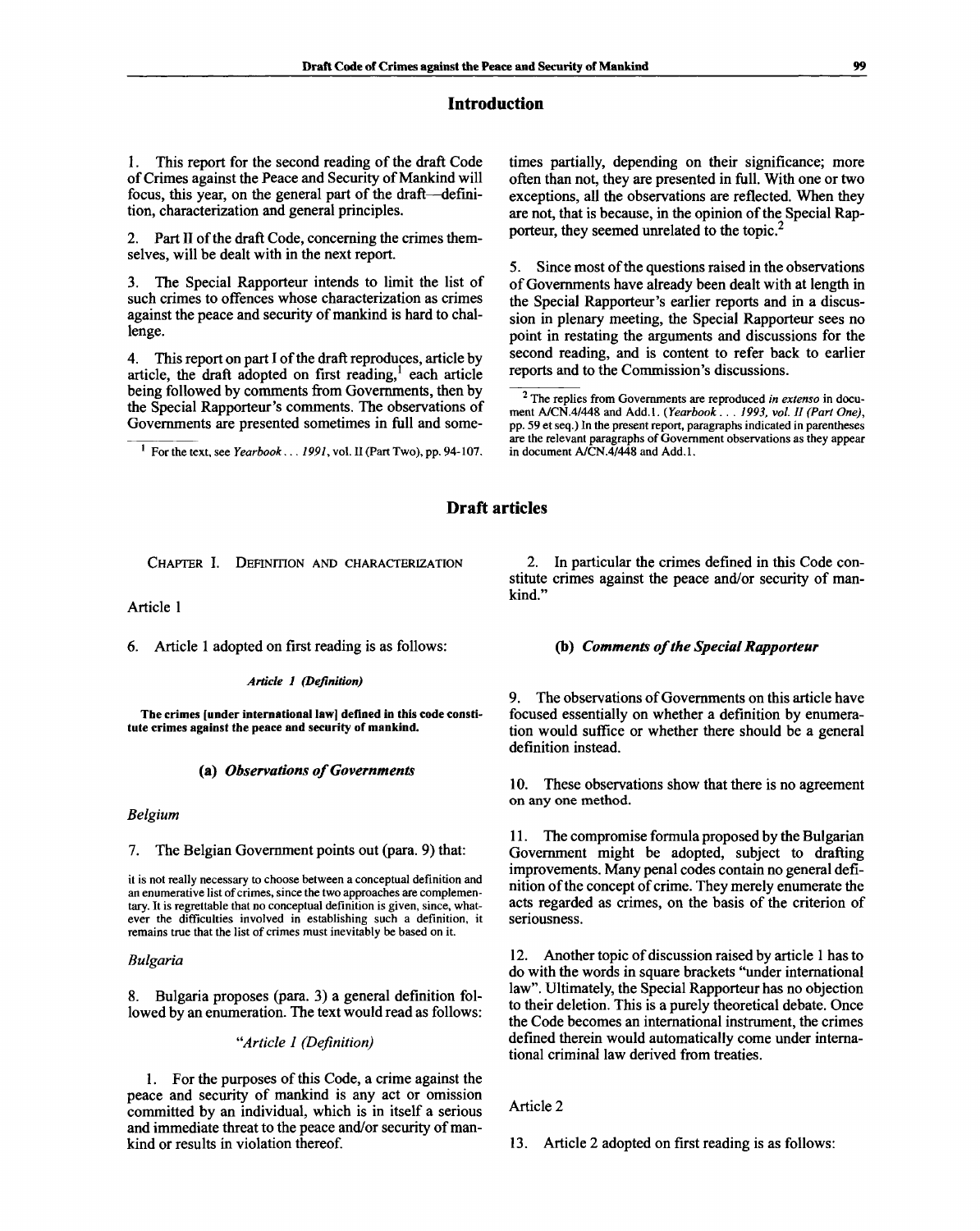#### *Article 2 (Characterization)*

**The characterization of an act or omission as a crime against the peace and security of mankind is independent of internal law. The fact that an act or omission is or is not punishable under internal law does not affect this characterization.**

#### **(a)** *Observations of Governments*

# *Austria*

14. The Austrian Government takes the view (para. 3) that the idea expressed in the second sentence is not strictly necessary. It is "understood from the first sentence, according to which the characterization is independent of internal law".

#### *Brazil*

15. To the Government of Brazil (para. 4) there appears to be a contradiction between articles 2 and 3, inasmuch as article 2 envisages an act or omission, whereas article 3 refers only to the commission of an act, not to an omission.

# *Costa Rica*

16. The Government of Costa Rica fears that the draft article, by providing for the complete autonomy of international law with regard to internal law, might permit a situation in which an accused person is tried twice for the same act, once under internal law and a second time under international law (para. 12).

# *Nordic countries*

17. The Governments of the Nordic countries take the view that the provision in article 2 should be made less categorical, since the draft Code includes crimes normally punishable under internal law (para. 13).

#### *United Kingdom of Great Britain and Northern Ireland*

18. According to the Government of the United Kingdom (para. 6):

it is hardly conceivable that acts should be punishable pursuant to an international code which are not in general of a type punishable under national criminal law. It would appear that the drafters of the article had in mind that the perpetrator of an offence under a code may not be exonerated by virtue of the act not being criminal by the law of the place in which it was committed at the time of its commission.

# **(b)** *Comments of the Special Rapporteur*

19. Article 2 establishes the autonomy of international criminal law with regard to internal law.

20. Thus the fact that a crime is characterized as murder by the internal law of a State would not preclude the characterization of the same act as genocide on the basis of the Code, if the constituent elements of genocide are present. 21. Some governments take the view that the second sentence of draft article 2 is redundant and therefore propose its deletion.

22. The Special Rapporteur has no objection to such deletion.

CHAPTER II. GENERAL PRINCIPLES

Article 3

23. Article 3 adopted on first reading is as follows:

#### *Article 3 (Responsibility and punishment)*

**1. An individual who commits a crime against the peace and security of mankind is responsible therefor and is liable to punishment.**

**2. An individual who aids, abets or provides the means for the commission of a crime against the peace and security of mankind or conspires in or directly incites the commission of such a crime is responsible therefor and is liable to punishment.**

**3. An individual who commits an act constituting an attempt to commit a crime against the peace and security of mankind [as set out in arts.... ] is responsible therefor and is liable to punishment. Attempt means any commencement of execution of a crime that failed or was halted only because of circumstances independent of the perpetrator's intention.**

### *Comments of the Special Rapporteur*

#### 1. EXPLANATORY REMARKS

24. Article 3 sets forth the principle of international criminal responsibility of the individual, a principle now accepted in international criminal law since the Judgment of the Tribunal at Nürnberg.<sup>3</sup>

25. Paragraph 3 of this article prompted reservations on the part of some members of the Commission, who noted—and quite pertinently—that the concept of attempt is not applicable to all crimes against the peace and security of mankind. It is difficult to imagine, for example, how there can be an attempted threat of aggression.

26. Nevertheless, there are cases where attempt is expressly covered by existing conventions, e.g. the Convention on the Prevention and Punishment of the Crime of Genocide (art. Ill, para. *(d)).*

27. That is why members of the Commission had proposed a case-by-case determination of the relevant crimes to which the concept of attempt might apply. Such an exercise is impossible and pointless. As the Government of Belarus remarks (para. 6), it is not advisable

to consider every crime with a view to determining whether the characterization of attempt is applicable to it; the competent courts should have the right to decide for themselves whether this characterization is applicable to the specific content of cases before them.

United Nations, *Statute and Judgment of the Niirnberg Tribunal, History and Analysis, memorandum of the Secretary-General* (Sales No. 1949.V.7).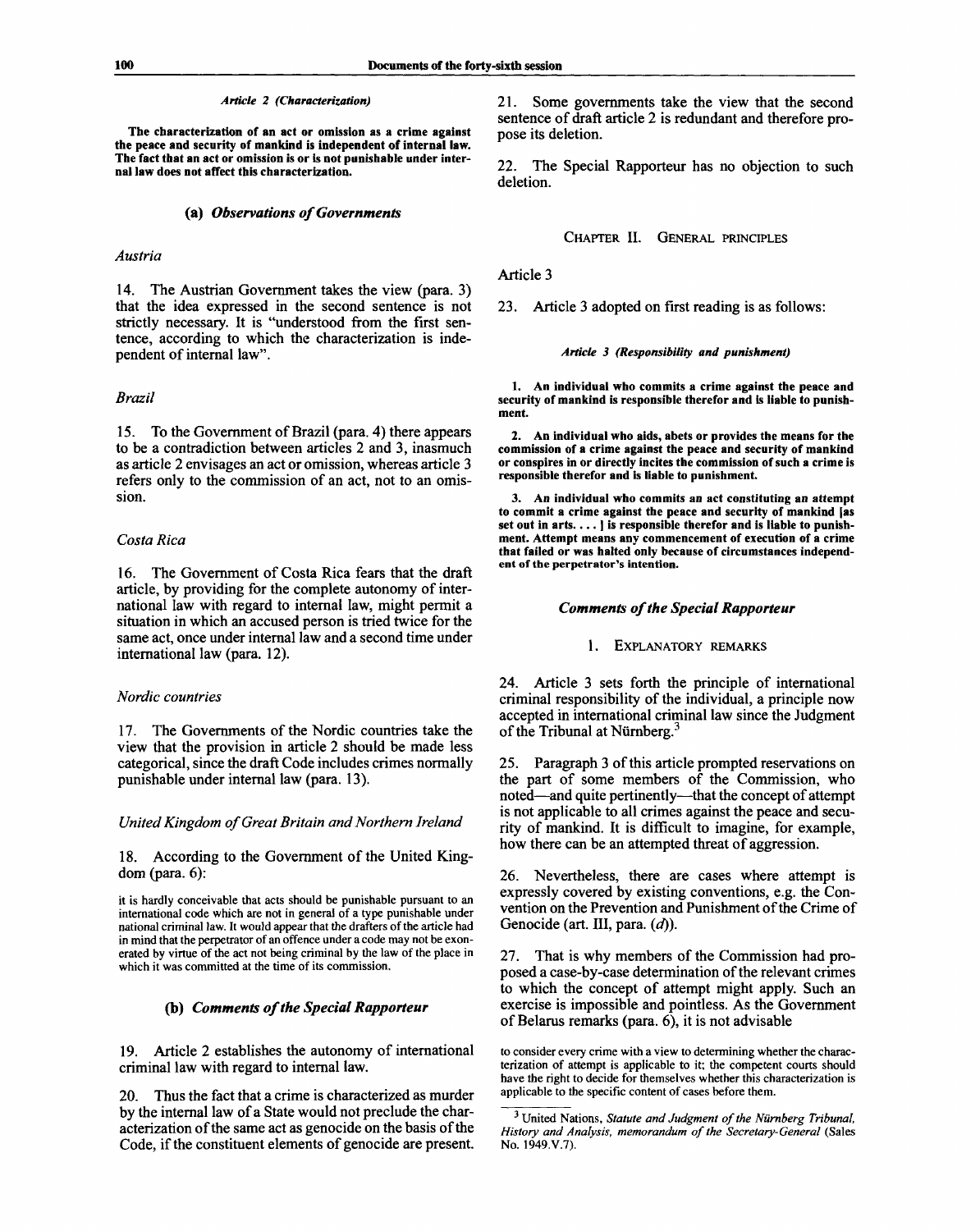2. PROPOSAL OF THE SPECIAL RAPPORTEUR

28. The Special Rapporteur agrees. He proposes, however, a rewording of the first sentence of paragraph 3. The words "a crime against the peace and security of mankind" should be replaced by "one of the acts defined in this Code". The paragraph would therefore read as follows:

"An individual who commits an act constituting an attempt to commit one of the acts defined in this Code is responsible therefor and is liable to punishment."

29. In this way, the act is punishable only if the court considers that it actually constitutes an attempt.

# Article 4

30. Article 4 adopted on first reading is as follows:

#### *Article 4 (Motives)*

**Responsibility for a crime against the peace and security of mankind is not affected by any motives invoked by the accused which are not covered by the definition of the crime.**

# **(a)** *Observations of Governments*

31. For some governments, it would be more appropriate to include this provision in article 14, which deals with defences and extenuating circumstances.

#### *Austria*

32. The Austrian Government thinks (para. 7) that motives should be taken into account as aggravating or extenuating circumstances.

# *Costa Rica*

33. According to the Government of Costa Rica (para. 21), this provision goes too far. "Respect for justice begins with respect for the accused. It is therefore essential not to hinder the defence but instead to pave the way for solutions."

# *Netherlands*

34. In the opinion of the Government of the Netherlands (para. 35), this article is redundant, as the same points are covered in article 14, which deals with extenuating circumstances.

# *United Kingdom*

35. The Government of the United Kingdom (para. 9) thinks that "this provision would be more appropriately located as part of article 14".

# **(b)** *Comments of the Special Rapporteur*

1. EXPLANATORY REMARKS

36. This article has prompted many reservations.

37. For some Governments, it interferes with the rights of the defence, in so far as it prohibits the accused from invoking his own motives in his defence. That is the opinion of the Government of Costa Rica.

38. For the Government of the United Kingdom, the text would be better placed in the draft article on extenuating circumstances. That is also the opinion of the Government of the Netherlands.

2. PROPOSAL OF THE SPECIAL RAPPORTEUR

39. The Special Rapporteur thinks that this article should be deleted. It is not clear. Sometimes the motive is part of the definition of an offence, sometimes it is not. In the case of genocide, for example, the motive is an element of the offence. Indeed, with the crime of genocide, the perpetrator is prompted by racial, political or religious motives. In the absence of such motives, that offence does not exist. There are, however, cases where the motive is not an integral part of the definition of the offence.

40. In the opinion of the Special Rapporteur, this article should simply be deleted.

Article 5

41. Article 5 adopted on first reading is as follows:

## *Article 5 (Responsibility of States)*

**Prosecution of an individual for a crime against the peace and security of mankind does not relieve a State of any responsibility under international law for an act or omission attributable to it.**

### (a) *Observations of Governments*

*Belgium*

# 42. According to the Belgian Government (paras. 15 and 16):

There ought to be an article in the Code dealing with the question of the international responsibility of States. The State as such is inevitably involved in any crime against the peace and security of mankind, either directly as the active and, in some cases, the sole agent, or indirectly because of its failure to act or its own improvidence. It therefore seems unusual that State responsibility should not have been dealt with in the Code. It should also be noted that inclusion of State responsibility in the Code would make it possible to provide a sound juridical basis for the granting of compensation to the victims of crimes and other eligible parties.

Moreover, holding the State responsible for crimes, independently of the responsibility of the Government and agents of the State, would mean that the nation would feel some collective involvement in the act in question, thereby making it difficult for the nation to lay all the blame on the Government, on which it has conferred political power.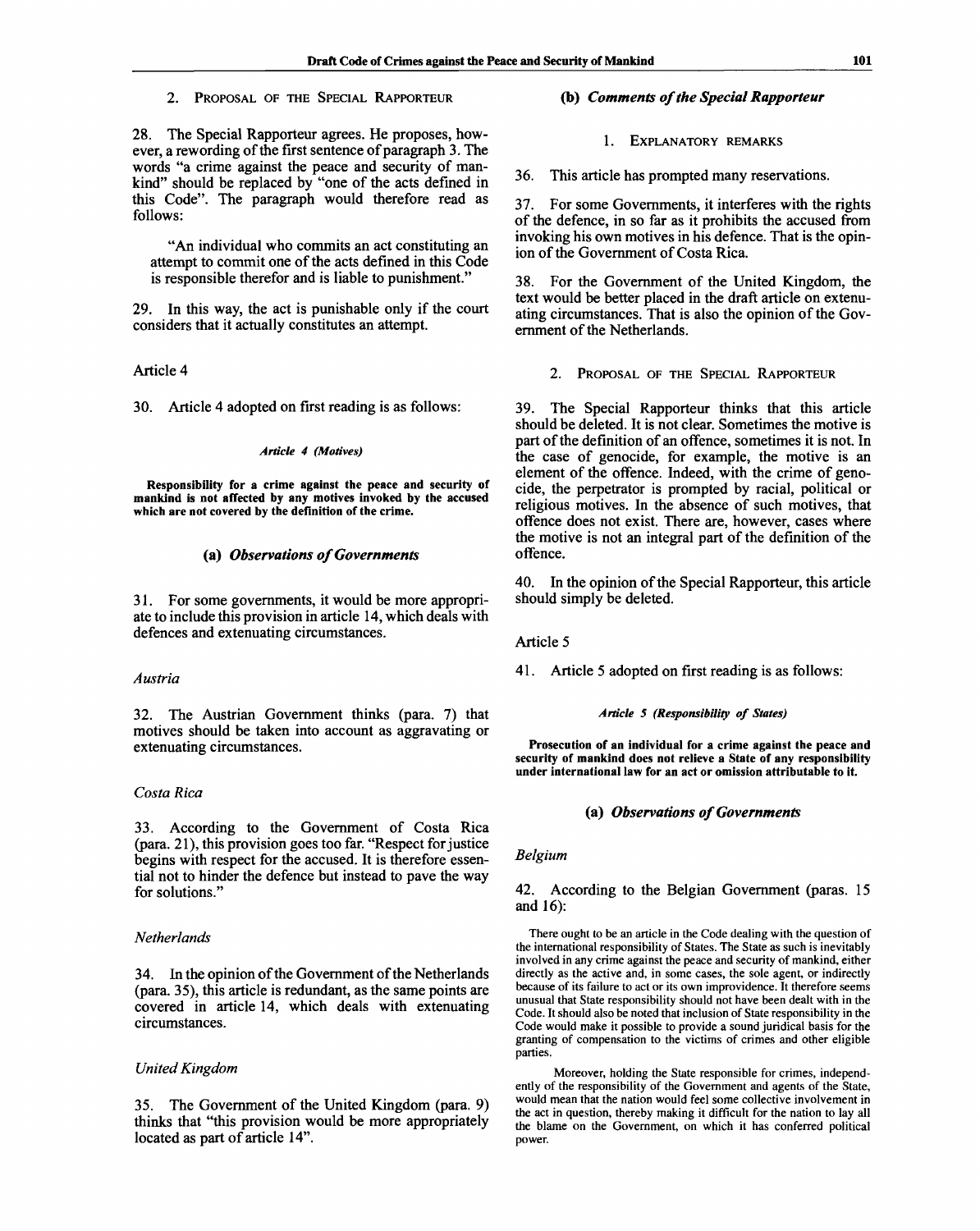# *Costa Rica*

43. The Government of Costa Rica (para. 22) finds this draft article necessary in terms of "damages in connection with the crimes under consideration".

# *Nordic countries*

44. The Nordic countries express the same opinion (para. 16) and refer to the need to "ensure that States are not relieved of responsibility for war reparations, and the like".

# *Poland*

45. That is also the opinion of the Polish Government (para. 28):

Prosecution, conviction and punishment of individuals under the provisions of the Code for the crimes described therein are in no way a substitute for the State's responsibility.

# **(b)** *Comments of the Special Rapporteur*

46. Article 5 sets forth the principle of the international responsibility of a State for damage caused by its agents as a result of a criminal act committed by them. The text has elicited no unfavourable comments. Governments all agree that a State should be held internationally liable for damage caused by its agents as a result of a criminal act committed by them.

47. A single criminal act often has dual consequences: criminal consequences, namely the penalty imposed on the perpetrator, and civil consequences, namely the obligation to compensate for the damage. Very often, the perpetrators of the crimes under consideration here are agents of a State acting in an official capacity. In such cases, State responsibility must be determined, especially as the scope and extent of the damage far exceed the resources for reparation available to the agents of the State who committed the crimes.

48. Accordingly, article 5 is useful and should be retained.

# Article 6

# 49. Article 6 adopted on first reading is as follows:

#### *Article 6 (Obligation to try or extradite)\**

**1. A State in whose territory an individual alleged to have committed a crime against the peace and security of mankind is present shall either try or extradite him.**

**2. If extradition is requested by several States, special consideration shall be given to the request of the State in whose territory the crime was committed.**

**3. The provisions of paragraphs 1 and 2 do not prejudge the establishment and the jurisdiction of an international criminal court.**

## **(a)** *Observations of Governments*

# *Australia*

50. The Australian Government notes (para. 9 and 10) that:

The obligation to "try or extradite" is to be found in many multilateral conventions dealing with crimes in international law and is of fundamental importance to the enforcement of these conventions. The need to incorporate it in the Code is unquestionable.

51. That Government considers, however, that it might be necessary to specify the grounds on which extradition could be sought and to establish procedural rules.

52. The Government also takes the view that the draft does not solve the problem of priority when there is more than one request for extradition.

# *Brazil*

53. The Brazilian Government stresses the need for sufficient evidence to support the request for extradition (para. 8).

# *Costa Rica*

54. The Government of Costa Rica also stresses the need for adequate guarantees in support of the request for extradition (para. 25).

#### *Netherlands*

55. The Government of the Netherlands takes the view (para. 37) that it is essential to provide sufficient guarantees that the suspect will be treated in accordance with the provisions of article 8 of the Code. The Government indicates that this could be achieved either by adding a clause which explicitly prohibits extradition if the requesting State fails to provide the guarantees described in article 8, or by adding to article 6 the phrase "subject to the guarantees provided for in article 8".

# *United Kingdom*

56. The Government of the United Kingdom also notes that the principle set forth in article 6, paragraph 1, is found in many international conventions. According to that Government, however, the principle should be limited to States parties to the Code (para. 12).

57. With regard to paragraph 2, the Government refers to the difficulty encountered by the Commission in allocating priorities when extradition is sought by a number of States. According to that Government, priority is usually given to the State in whose territory the crime was committed.

# 58. It notes, however, that

realistically, the likelihood of any provision proving workable where extradition is sought for senior government or military figures from the State in which they have carried out their official acts is remote.

*<sup>\*</sup>* This article will be reviewed if an international criminal court is established.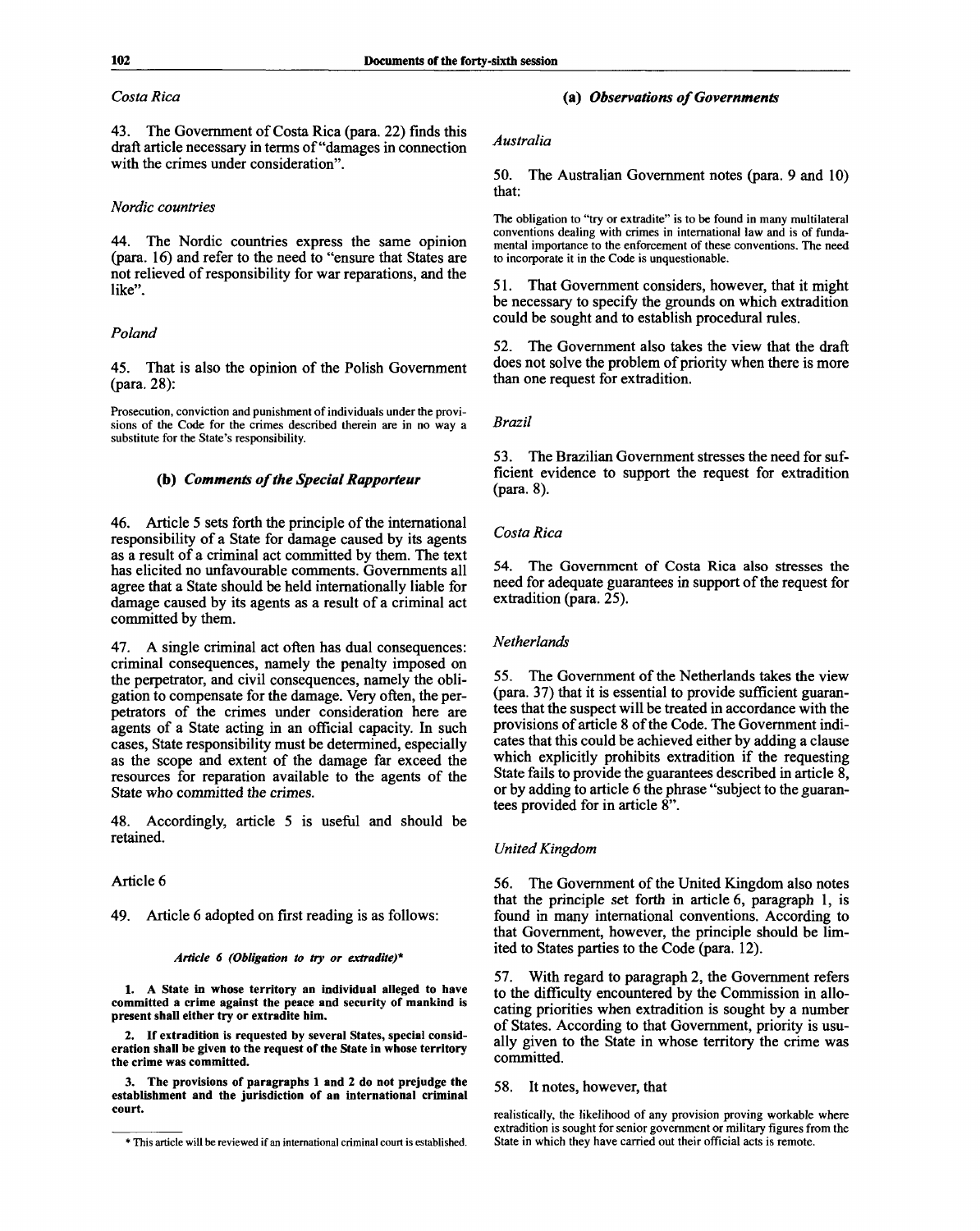59. Lastly, the Government of the United Kingdom draws attention to the problem that arises where extradition is sought with no real intention to prosecute.

# *Switzerland*

60. In common with the Government of the United Kingdom, the Swiss Government is concerned at the situation created when there are several extradition requests (para. 8).

# *Uruguay*

61. The Government of Uruguay links the application of article 6 to the establishment of an international criminal jurisdiction (para. 3).

# **(b)** *Comments of the Special Rapporteur*

62. Governments do not challenge the principle set forth in article 6, but are concerned at how it might be applied.

63. One point relates to the guarantees to be provided to the accused whose extradition is being requested. That point was dealt with carefully in the Commission's report on the establishment of an international criminal jurisdiction.<sup>4</sup> In this connection, the formula adopted in the draft statute for an international criminal court should be used in the Code.

64. A second point has to do with the scope of the rule set out in article 6. According to some States, the rule should apply only to States parties to the Code. That view deserves favourable consideration.

65. A third point concerns the order of priority when there are several requests for extradition.

66. The principle of territoriality of criminal law is unanimously accepted and, accordingly, the request of the State where the crime was committed must have priority; nevertheless, this rule should not be considered absolute. As pointed out by some Governments, including the British and Swiss Governments, the rule gives rise to reservations when the State where the crime was committed bears some responsibility in its commission.

67. That rule might also prompt reservations if an international criminal court existed.

68. Can a request by a State in whose territory the crime was committed have priority over a request by an international criminal jurisdiction?

69. The answer must be in the negative.

# Article 7

70. Article 7 adopted on first reading is as follows:

*Article 7 (Non-applicability of statutory limitations)*

**No statutory limitation shall apply to crimes against the peace and security of mankind.**

# **(a)** *Observations of Governments*

# *Costa Rica*

71. According to the Government of Costa Rica (paras. 27 and 28), "the issue of statutory limitations is one of policy regarding crime, and... States do not follow uniform rules in this respect; .. . the monstrousness of these types of crimes would 'morally' justify the non-applicability of statutory limitations; however, the contemporary legal trend is towards short statutory-limitation periods". For the Government of Costa Rica, however, the solution would be the establishment of a "statutory-limitation period to be negotiated with countries on the basis of the longest such limitation periods for ordinary crimes in internal law".

### *Netherlands*

72. For the Government of the Netherlands, the acceptability of the provision depends largely on the crimes to be included in the Code; the rule on non-applicability of statutory limitations can be accepted only if the crimes are serious enough to justify that provision (para. 39).

# *Nordic countries*

73. The Nordic countries also take the view (para. 18) that non-applicability of statutory limitations might be acceptable in regard to the most serious crimes, but is "much more doubtful in those cases where conflicting national criminal laws prescribe statutory limitation after a certain period of time".

# *Paraguay*

74. The Government of Paraguay proposes, in place of non-applicability of statutory limitations, the establishment of a time limit longer than that applicable to common crimes.

# *Poland*

75. For the Polish Government (para. 30):

the provision providing that no statutory limitation shall apply to crimes against the peace and security of mankind is direct evidence that these crimes are primarily crimes of international law, determined and constituted by this law.

# *Turkey*

76. The Government of Turkey proposes "perhaps a relatively extensive" statute of limitations (para. 5).

<sup>4</sup>  *Yearbook... 1993,* vol. II (Part Two), document (A/48/10), annex.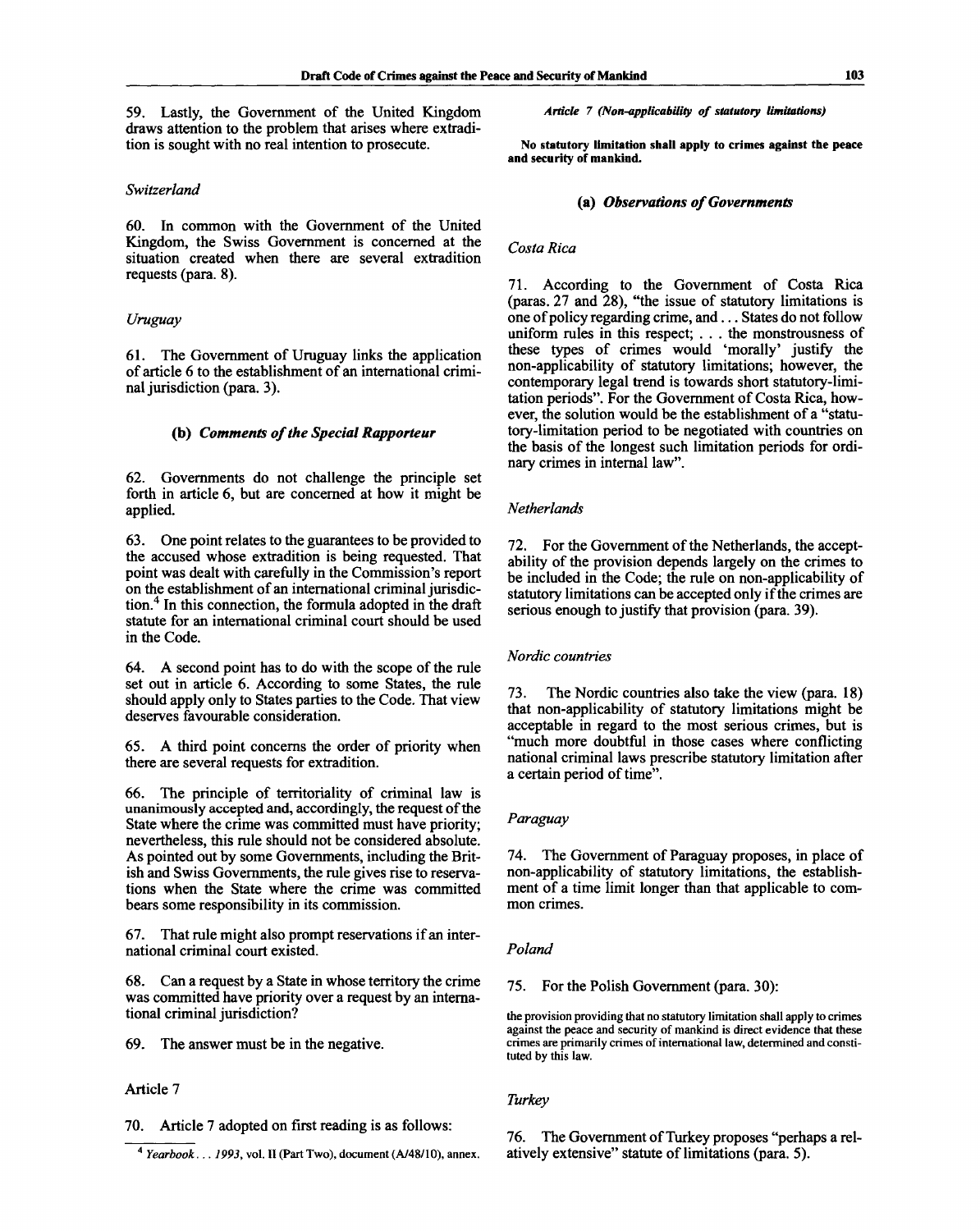# *United Kingdom*

77. For the Government of the United Kingdom, "the suggested rule could hamper attempts at national reconciliation and the granting of amnesty for crimes".

# **(b)** *Comments of the Special Rapporteur*

## 1. EXPLANATORY REMARKS

78. The foregoing observations demonstrate that the rule of non-applicability of statutory limitations is not universally accepted by States.

79. This rule is of recent date. It emerged after the Second World War, on the initiative of the United Nations, in the form of the Convention on the Non-Applicability of Statutory Limitations to War Crimes and Crimes against Humanity and General Assembly resolution 3074 (XXVIII), concerning the principles of international cooperation in the detection, arrest, extradition and punishment of persons guilty of war crimes and crimes against humanity. Paragraph 1 of the resolution states that such crimes must be prosecuted "whenever committed".

80. However, those instruments are limited in scope, since they cover only war crimes and crimes against humanity. It would seem difficult to extend the rule to all other crimes covered by the Code.

2. PROPOSAL OF THE SPECIAL RAPPORTEUR

81. In the circumstances, the Special Rapporteur considers that article 7 of the draft Code should be deleted. Only general rules applicable to all crimes against the peace and security of mankind should be included in the Code. The rule set forth in draft article 7 does not appear to be applicable to all the crimes listed in the Code, at least according to the terms of existing conventions.

# Article 8

82. Article 8 adopted on first reading is as follows:

#### *Article 8 (Judicial guarantees)*

**An individual charged with a crime against the peace and security of mankind shall be entitled without discrimination to the minimum guarantees due to all human beings with regard to both the law and the facts. In particular: he shall be presumed innocent until proven guilty, and he has the right:**

*(a)* **in the determination of any charge against him, to have a fair and public hearing before a competent, independent and impartial tribunal duly established by law or by treaty;**

*(b)* **to be informed promptly and in detail, in a language that he understands, of the nature and cause of the charge against him;**

*(c)* **to have sufficient time and facilities for the preparation of his defence and to communicate with counsel of his own choosing;**

*(d)* **to be tried without undue delay;**

*(e)* **to be present at his trial and to defend himself in person or through legal assistance of his own choosing; to be informed if he does not have legal assistance, of this right; and to have legal assistance assigned to him and without payment by him in any such case if he does not have sufficient means to pay for it;**

**(/) to examine or have examined the witnesses against him and** *to* **obtain the attendance and examination of witnesses on his behalf under the same conditions as witnesses against him;**

*(g)* **to have the free assistance of an interpreter if he cannot understand or speak the language used in court;**

*(h)* **not to be compelled to testify against himself or to confess guilt.**

# **(a)** *Observations of Governments*

*Australia*

83. Australia believes that this article "provides the minimum guarantees necessary to ensure that an alleged offender would receive a fair trial" (para. 12).

# *Austria*

84. The Government of Austria is "in general agreement with the substance of this provision, which essentially corresponds to article 6 of the Convention for the Protection of Human Rights and Fundamental Freedoms" (para. 8).

# *Brazil*

85. The Government of Brazil suggests (para. 10) that:

**subparagraphs (c) and (g) of this article should be improved. In fact, the right of an individual charged with a crime to communicate with counsel of his own choosing should be extended to the counsel assigned to him .. .**

# *Costa Rica*

86. The Government of Costa Rica, invoking the American Convention on Human Rights, asserts that "in Costa Rica, even if draft article 8 did not exist, the Convention and the constitutional rules of due process would be applied" (para. 29).

# *Netherlands*

87. The Government of the Netherlands also ascribes great importance to the guarantees set forth in article 8.

# **(b)** *Comments of the Special Rapporteur*

88. Article 8 has garnered a broad consensus. It conforms to the provisions of the Universal Declaration of Human Rights<sup>5</sup> and the International Covenant on Civil and Political Rights.

# Article 9

89. Article 9 adopted on first reading is as follows:

<sup>&</sup>lt;sup>5</sup> General Assembly resolution 217 A (III).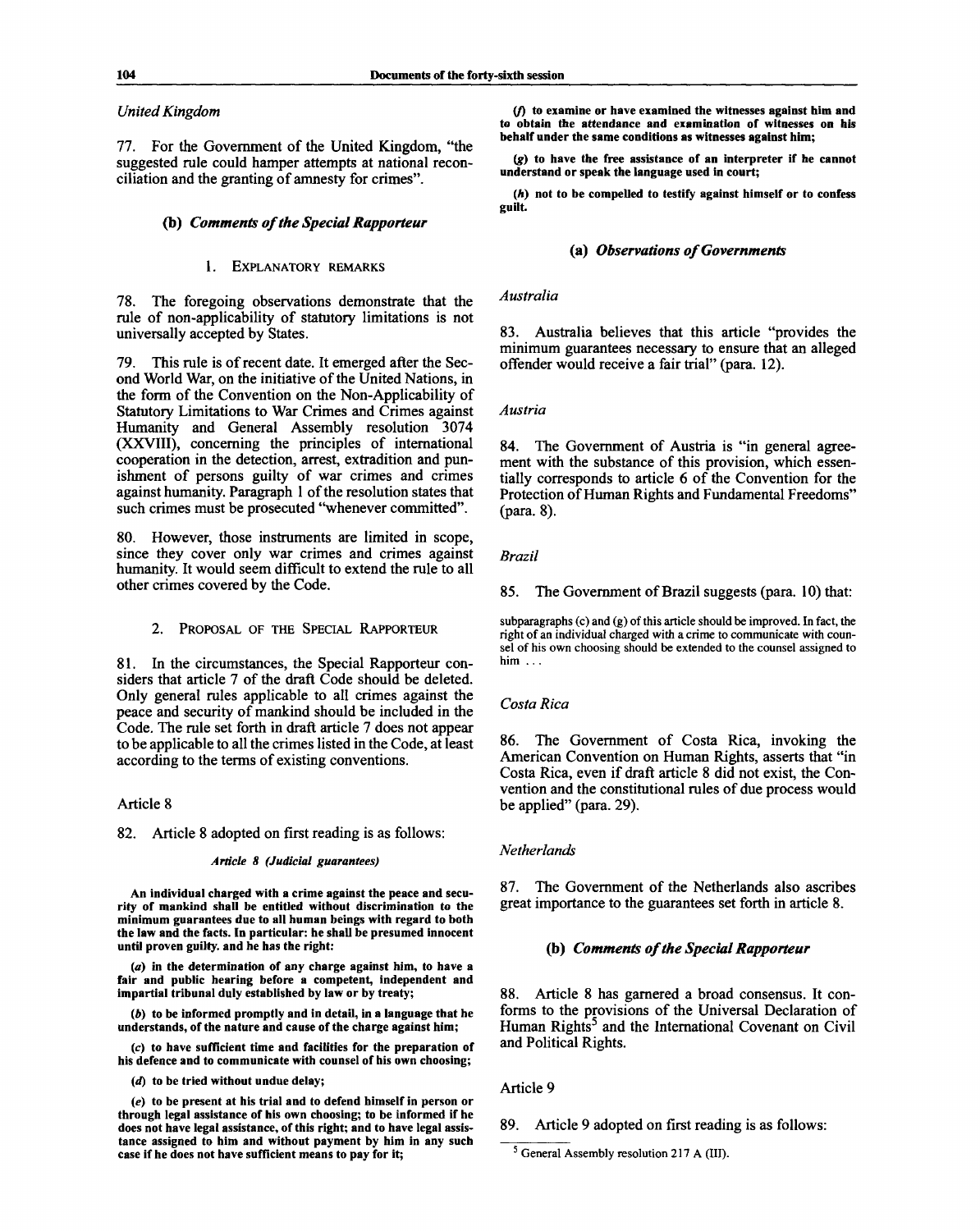#### *Article 9* **(Non bis in idem,)** *Netherlands*

**1. No one shall be tried or punished for a crime under this Code for which he has already been finally convicted or acquitted by an international criminal court.\***

**2. Subject to paragraphs 3, 4 and 5, no one shall be tried or punished for a crime under this Code in respect of an act for which he has already been finally acquitted or convicted by a national court, provided that, if a punishment was imposed, it has been enforced or is in the process of being enforced.**

**3. Notwithstanding the provisions of paragraph 2, an individual may be tried and punished by an international criminal court or by a national court for a crime under this Code if the act which was the subject of a trial and judgement as an ordinary crime corresponds to one of the crimes characterized in this Code.**

**4. Notwithstanding the provisions of paragraph 2, an individual may be tried and punished by a national court of another State for a crime under this Code:**

**(a) if the act which was the subject of the previous judgement took place in the territory of that State; or**

*(fi)* **if that State has been the main victim of the crime.**

**5. In the case of a subsequent conviction under this Code, the court, in passing sentence, shall deduct any penalty imposed and implemented as a result of a previous conviction for the same act.**

# **(a)** *Observations of Governments*

#### *Australia*

90. In the view of the Government of Australia (paras. 14-16), paragraph 1 provides for full protection against prosecution for crimes under the Code where persons have already been finally acquitted or convicted by an international criminal court.

91. Paragraph 2, however, provides for a more limited protection against "double jeopardy" in the case where a person has already been finally acquitted or convicted by a national court. However, the protection offered in paragraph 2 is made subject to exceptions contained in paragraphs 3 and 4.

92. Paragraph 3 envisages that a person can be tried both under the Code and under the domestic criminal law of a State. Although such cases may not be common, they certainly would weaken the concept of "double jeopardy", which is a fundamental principle of the criminal law of many countries.

# *Costa Rica*

93. In the view of the Government of Costa Rica (para. 32), paragraph 3 "directly violates the *non bis in idem* principle and should be deleted". Paragraph 5 "should also be eliminated, since it allows for a second conviction for acts already punished as ordinary crimes" (para. 34).

94. The Government of the Netherlands (para. 42) considers paragraph 3 of the draft article incompatible with the principle of *non bis in idem.*

95. Furthermore, it considers (para. 44) that:

problems relating to the principle of *non bis in idem* can only be prevented by granting exclusive competence to an international criminal court. In any other circumstances, this principle would raise problems.

# *United Kingdom*

# 96. The Government of the United Kingdom (para. 15)

reserves its position on this proposal, which at first sight conflicts with the corresponding provisions of the Convention for the Protection of Human Rights and Fundamental Freedoms and the International Covenant on Civil and Political Rights.

# **(b)** *Comments of the Special Rapporteur*

# 1. GENERAL COMMENTS

97. The foregoing observations by governments indicate that they have entered many reservations to article 9.

98. In view of the objections it raised in the Drafting Committee, the article represents a compromise between two opposing schools of thought.

99. One school of thought endorses the principle of *non bis in idem* and supports its incorporation in the draft Code, while the other opposes its incorporation. It then becomes evident that there are many exceptions to the principle set forth in paragraph 1. Two assumptions can be made: *(a)* the decision is rendered by an international criminal jurisdiction, or *(b)* it is rendered by a national jurisdiction.

2. FIRST ASSUMPTION: AN INTERNATIONAL CRIMINAL COURT IS IN EXISTENCE

#### (a) *Explanatory remarks*

100. The assumption under which the *non bis in idem* principle is most likely to be accepted is that of the existence of an international criminal tribunal.

101. In the event that this tribunal has exclusive jurisdiction, the question of the applicability of the *non bis in idem* principle would not arise since in that case—purely hypothetical at this point—no other court would be competent to hear a case that falls within the competence of an international criminal court.

102. If, on the contrary, the international jurisdiction has concurrent jurisdiction with national jurisdictions, the *non bis in idem* rule would be relevant since it might raise the question whether a national court has jurisdiction over a case that has already been tried by the international criminal court.

<sup>\*</sup> The reference to an international criminal court does not prejudge the question of the establishment of such a court.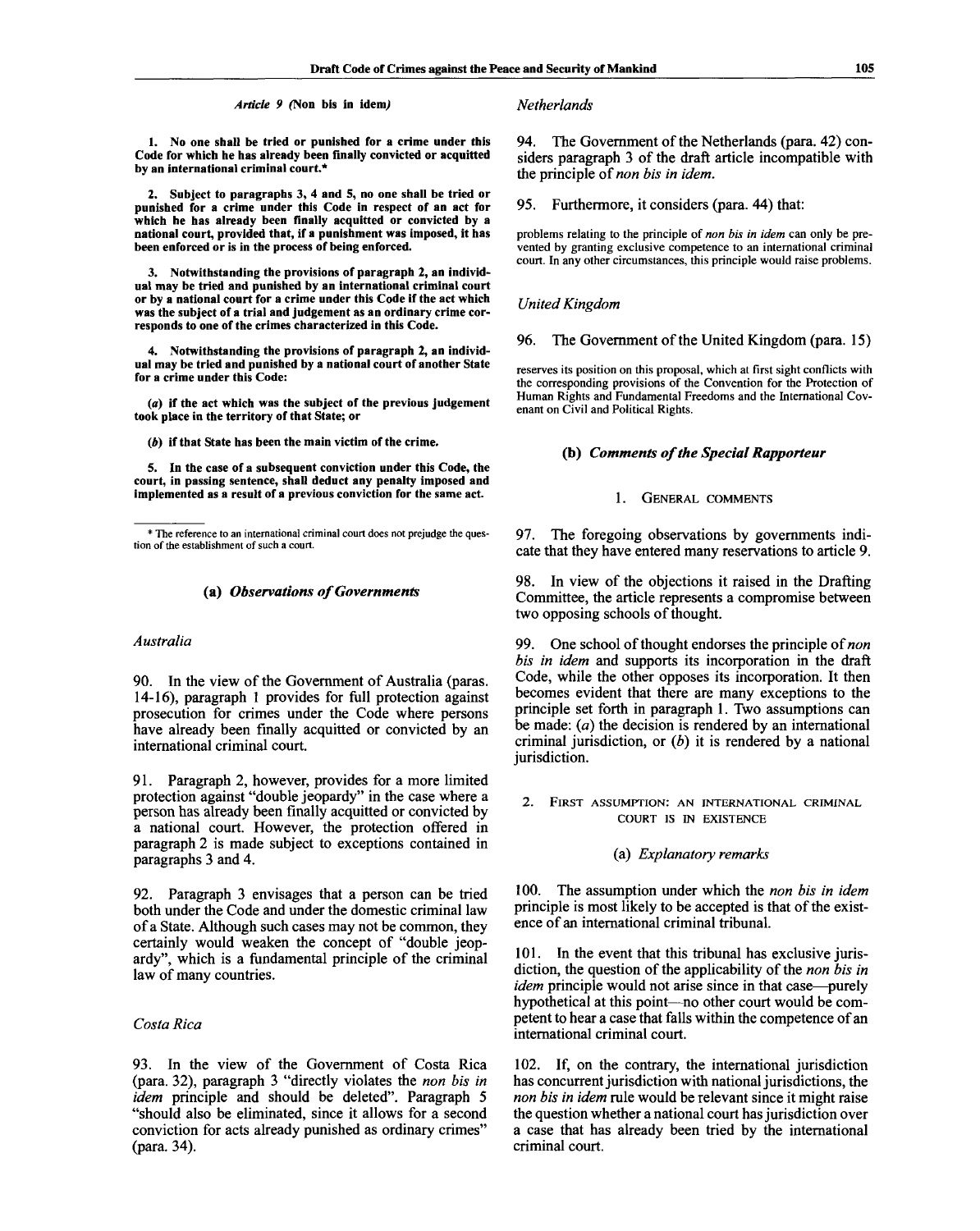103. The answer has to be no; it would destroy the authority of the international court if national courts had jurisdiction over cases already tried under that international jurisdiction.

# (b) *New text of article 9 proposed by the Special Rapporteur*

104. Article 9 might be modelled after draft article 10 of the statute of the International Tribunal for the Prosecution of Persons Responsible for Serious Violations of International Humanitarian Law Committed in the Territory of the Former Yugoslavia since 1991<sup>6</sup> and would read as follows:

"1. No person shall be tried before a national court for acts constituting crimes against the peace and security of mankind for which he or she has already been tried by an international tribunal.

2. A person who has been tried by a national court for acts constituting crimes against the peace and security of mankind may be subsequently tried by the International Tribunal only if:

*(a)* The act for which he or she was tried was characterized as an ordinary crime and not as a crime against the peace and security of mankind;

*(b)* The national court proceedings were not impartial or independent, were designed to shield the accused from international criminal responsibility, or the case was not vigorously prosecuted.

3. In considering the penalty to be imposed on a person convicted of a crime under the present Code, the Court shall take into account the extent to which any penalty imposed by a national court on the same person for the same act has already been served."

# 3. SECOND ASSUMPTION: AN INTERNATIONAL CRIMINAL TRIBUNAL DOES NOT EXIST

105. If there is no international criminal tribunal, it becomes much more difficult to apply the *non bis in idem* principle to decisions already handed down by a national court. Consequently, paragraph 2 allows for many exceptions to the application of the *non bis in idem* principle.

106. The first exception is the case of incorrect characterization of the crime. This exception is not merely theoretical; an act might be characterized as an ordinary crime—homicide, for example—whereas it actually constituted a crime against the peace and security of humanity, such as genocide.

107. This incorrect characterization might be voluntary and prompted by sympathy for the alleged perpetrator of the crime. This might occur where an individual who is being prosecuted takes refuge in a friendly State or one he finds politically compatible. That State may then agree to bring him to trial and the *non bis in idem* principle will prevent him from being tried under any other national jurisdiction. In that case, application of this principle would open the door to manipulation and create loopholes, making it difficult to apply the *non bis in idem* principle fairly and faithfully.

108. But the most important exceptions are those provided for in paragraph 4 because they uphold the authority of the State in whose territory the crime was committed or the State that was the victim or whose nationals were victims. Being subject to these exceptions, the scope of applicability of the *non bis in idem* principle can be expected progressively to shrink. Moreover there is no guarantee that those States would demonstrate greater objectivity or impartiality than the ones whose ruling they question.

109. It is the view of the Special Rapporteur that if exceptions are to be made in support of the State in whose territory the crime was committed or the State whose nationals were victims, those States should not be empowered to try a case in their own courts which has already been tried by another national court. Such cases should be retried in the court of a neutral State.

110. On the other hand, that solution would be difficult to carry out. That is why the Special Rapporteur finds that the *non bis in idem* principle appears to be applicable only under the first of the above assumptions, that is, provided an international criminal tribunal exists.

Article 10

111. Article 10 adopted on first reading is as follows:

# *Article 10 (Non-retroactivity)*

**1. No one shall be convicted under this Code for acts committed before its entry into force.**

**2. Nothing in this article shall preclude the trial and punishment of anyone for any act which, at the time it was committed, was criminal in accordance with international law or domestic law applicable in conformity with international law.**

# (a) *Observations of Governments*

# *Netherlands*

112. In the view of the Government of the Netherlands, the expression "in conformity with international law" should be deleted (para. 45).

# *Paraguay*

113. The Government of Paraguay states (para. 10) that non-retroactivity

is a cardinal principle of the legal order and it is dangerous to permit exceptions to it. Paraguay believes, therefore, that paragraph 2 of this article should be deleted.

The Government of Paraguay is also concerned that the commentary on the article gives the word "lex" a very broad meaning, encompassing not only written law but also custom and general principles of law.

<sup>&</sup>lt;sup>6</sup> S/25704, annex.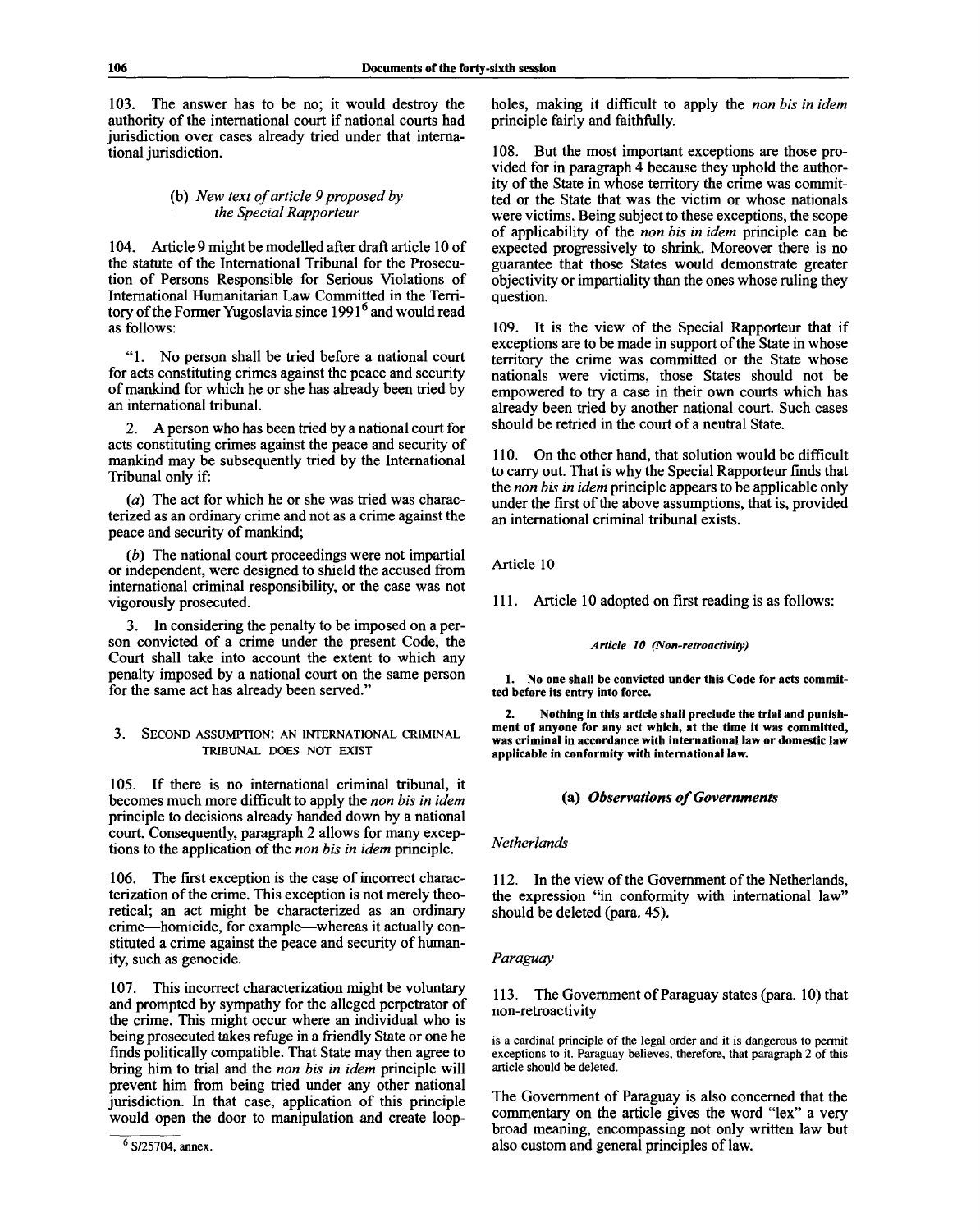# *Turkey*

114. The Turkish Government believes that paragraph 2 sets forth a principle which is "among the basic principles of criminal law and should be made use of in the draft" (para. 6).

## **(b)** *Comments of the Special Rapporteur*

115. Paragraph 1 has not given rise to any objections on the part of Governments. It reaffirms a basic principle of criminal law.

116. Only one Government objected to paragraph 2. It should be recalled that this paragraph merely reproduces the text of article 11 of the Universal Declaration of Human Rights and article 15, paragraph 2, of the International Covenant on Civil and Political Rights. It would be desirable to retain the text in its entirety.

Article 11

117. Article 11 adopted on first reading is as follows:

#### *Article 11 (Order of a Government or a superior)*

**The fact that an individual charged with a crime against the peace and security of mankind acted pursuant to an order of a Government or a superior does not relieve him of criminal responsibility if, in the circumstances at the time, it was possible for him not to comply with that order.**

#### **(a)** *Observations of Governments*

#### *Austria*

118. The Austrian Government proposes (para. 13) inserting the following words after the word "if" in the third line: ".. . he knew or should have known of the **illegality of the order and if. . . ".**

# *Belarus*

119. The Government of Belarus proposes (para. 12) that the words "if, in the circumstances at the time, it was possible for him not to comply with that order" should be replaced by the words "if, in that situation, he had a genuine possibility of not carrying out the order".

# *Costa Rica*

120. The Government of Costa Rica notes (para. 37) that under the article,

the possibility of punishment arises only where an order which is blatantly illegal or in violation of human rights has been carried out by a subordinate agent of the State.

The Government proposes that the draft penal code for Spain (1992) should be used as a model.

#### *Nordic countries*

121. In the view of the Nordic countries (para. 21), the word "possible" must be more clearly defined.

# *Poland*

122. The Polish Government also has doubts (para. 36) about the meaning of the expression "if, in the circumstances at the time, it was possible for him not to comply with that order".

## **(b)** *Comments of the Special Rapporteur*

123. This principle has already been affirmed in the Principles of International Law Recognized in the Charter and Judgement of the Nürnberg Tribunal (Principle IV).<sup>7</sup> The Commission has merely replaced the expression "provided a moral choice was in fact possible to him" by the expression "if, in the circumstances at the time, it was possible for him not to comply with that order".

124. This principle, which was elaborated by ILC and adopted by the General Assembly, should not be called into question without good reason.

Article 12

125. Article 12 adopted on first reading is as follows:

#### *Article 12 (Responsibility of the superior)*

**The fact that a crime against the peace and security of mankind was committed by a subordinate does not relieve his superiors of criminal responsibility if they knew or had information enabling them to conclude, in the circumstances at the time, that the subordinate was committing or was going to commit such a crime and if they did not take all feasible measures within their power to prevent or repress the crime.**

#### **(a)** *Observations of Governments*

*Nordic countries*

126. In the view of the Nordic countries (para. 22):

This provision, which concerns a superior's failure to attempt to prevent a criminal act, goes further in terms of criminalizing such failure than is acceptable in the Nordic countries. In order for such responsibility to exist, it is generally required that the substantive provisions give rise to an obligation to act on the part of the person who has omitted to act. Moreover, it may be difficult to reconcile the provision with the definition of individual responsibility set out in article 3.

# **(b)** *Comments of the Special Rapporteur*

127. Article 12 establishes a presumption of responsibility on the part of the superior for crimes committed by his subordinates. This presumption of responsibility

<sup>7</sup>  *Official Records of the General Assembly, Fifth Session, Supplement No. 12* (A/1316), pp. 12 et seq. Text reproduced in *Yearbook . . . 1985,* vol. II (Part Two), p. 12, para. 45.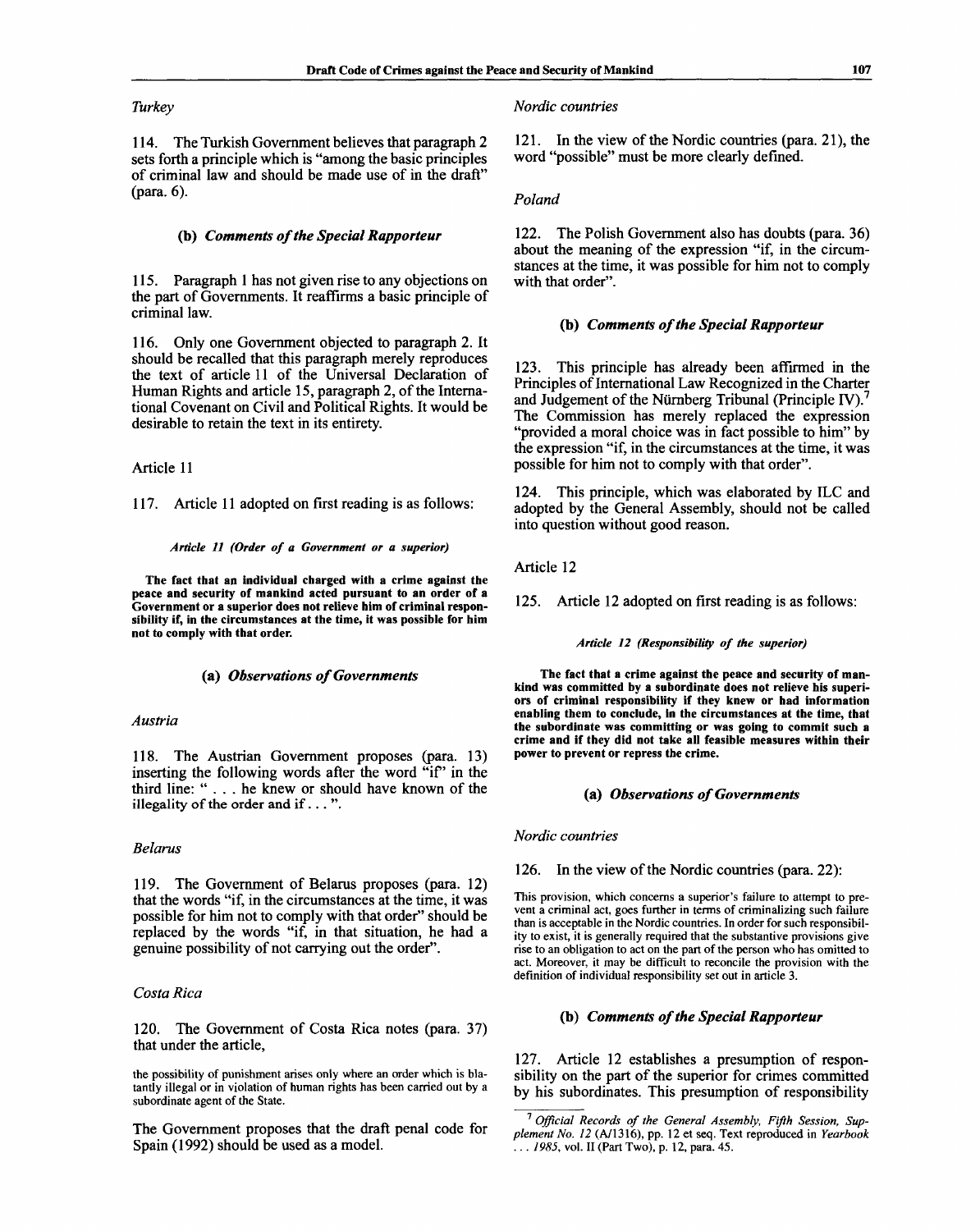derives from the jurisprudence of the international military tribunals established after the Second World War to deal with crimes committed during the war and to which the Special Rapporteur referred at some length in his fourth report.<sup>8</sup> This jurisprudence is based on a presumption of responsibility on the part of the superior owing to negligence, failure to supervise or tacit consent, all of which are offences that make the superior criminally responsible for crimes committed by his subordinates.<sup>9</sup>

# Article 13

128. Article 13 adopted on first reading is as follows:

#### *Article 13 (Official position and responsibility)*

**The official position of an individual who commits a crime against the peace and security of mankind, and particularly the fact that he acts as head of State or Government, does not relieve him of criminal responsibility.**

#### **(a)** *Observations of Governments*

*Costa Rica*

129. that: The Costa Rican Government believes (para. 39)

all systems of immunity appear to be excluded by this article; however, account should be taken, as a rule of penal procedure, of the various cases in which these types of government officials can be prosecuted, rather than leaving it as a rule in principle which, as such, could be inapplicable.

#### *Nordic countries*

130. The Nordic countries consider (para. 23) that:

it must be presumed that even heads of State cannot be absolved of international responsibility for their acts if these acts constitute a crime

8 See *Yearbook... 1986,* vol. II (Part One), pp. 53 et seq., document A/CN.4/398.

9  **In** the *Yamashita Case,* it is stated, *inter alia,* that:

"the question then is whether the Law of War imposes on an army commander a duty to take such appropriate measures as are within his power to control the troops under his command for the prevention of the specified acts which are violations of the Law of War  $\dots$ 

(Law Reports of Trials of War Criminals (15-volume series prepared by United Nations War Crimes Commission) (London, H.M. Stationery Office, 1947-1949), vol. IV, p. 43).

In the *High Command Case,* it is stated that responsibility does not automatically attach to a commander for all acts of his subordinates; there must be an unlawful act on his part or a failure to supervise his subordinates constituting criminal negligence on his part.

The commander must have had knowledge of these offences and must have acquiesced or participated or have criminally neglected to interfere in their commission (ibid., vol. XV, p. 70).

Likewise, the judgement delivered in the Tokyo Trial includes an interesting passage on responsibility for offences against prisoners of war, which shows that the International Military Tribunal for the Far East also was willing to postulate a duty on the part of a superior to find out whether offences were being committed by his subordinates.

"It is the duty of all those on whom responsibility rests to secure proper treatment of prisoners and to prevent their ill-treatment by establishing and securing the continuous and efficient working of a system appropriate for these purposes" (ibid., vol. XV, p. 73).

against the peace and security of mankind. This must apply even if the constitution of a particular State provides otherwise.

#### *Poland*

#### 131. In the view of the Polish Government (para. 37):

the provisions [of article 13] do not recognize any kind of immunity with respect to the position or office of an individual who commits a crime, including persons that are heads of State or Government. It is a serious but logical and reasonable limitation of the full immunity of heads of State. Such immunity cannot be a measure which would allow them to be over and outside criminal responsibility for crimes against the peace and security of mankind.

# *United Kingdom*

# 132. The Government feels (para. 17) that

it is obviously important for the effective implementation of the Code that officials, including heads of State or Government, are not relieved of criminal responsibility by virtue of their official position. However, the Commission has failed to address here, and in article 9, the possible immunity of such officials from judicial process. The Commission should consider the immunity from jurisdiction to which officials may be entitled under international law, and to consider the relationship of this draft with existing rules on the subject.

#### **(b)** *Comments of the Special Rapporteur*

133. The opinion of the Government of Costa Rica does not appear to be acceptable.

134. It is difficult to provide in detail for the various cases in which heads of State or Government should be prosecuted. What can be said is that whenever a head of State or Government commits a crime against the peace and security of mankind, he should be prosecuted. Article 13 should be retained as it stands.

# Article 14

135. Article 14 adopted on first reading is as follows:

*Article 14 (Defences and extenuating circumstances)*

**1. The competent court shall determine the admissibility of defences under the general principles of law in the light of the character of each crime.**

**2. In passing sentence, the court shall, where appropriate, take into account extenuating circumstances.**

# (a) *Observations of Governments*

#### *Australia*

136. that: The Government of Australia believes (para. 18)

an effort should be made to elucidate the reference to "defences under general principles of law" in paragraph 1 of article 14. If the Code is to deal with some essential ingredients of a crime—penalties for example—then it should also deal with other necessary incidents such as defences. In systems with constitutional guarantees of due process, draft article 14 may well be held to be unconstitutionally vague.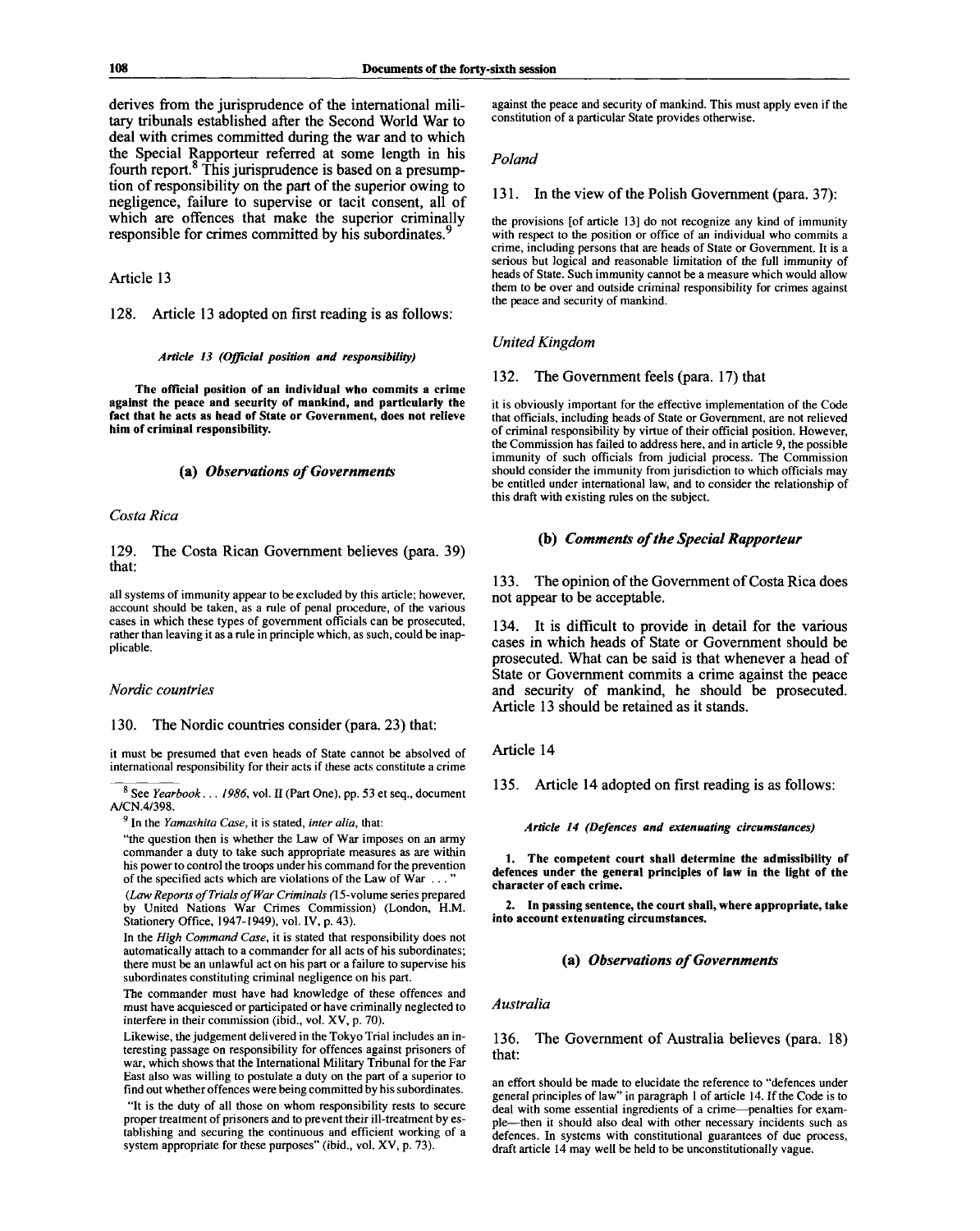137. The Government of Australia also believes (para. 19) that:

consideration should be given to separating article 14 into two articles, one dealing with defences and the other dealing with extenuating circumstances. As noted by some members of the Commission, defences and extenuating circumstances are two different concepts best treated separately.

#### *Austria*

#### 138. that: The Austrian Government points out (para. 14)

This article deals with two different principles: the need to take into account circumstances excluding criminal responsibility (para. 1) and extenuating circumstances (para. 2). The latter principle (as well as aggravating circumstances) comes into play by determining the extent of the penalty applicable to the perpetrator of a crime but has nothing to do with criminal responsibility.

# 139. The Austrian Government (paras. 15 and 16)

does not share the negative attitude of some members of the Commission towards taking into account reasons for exemption from punishment (i.e. plea of insanity) with regard to crimes against the peace and security of mankind. Paragraph 2 should be completed by mentioning aggravating circumstances, which are also to be taken into account in determining the extent of penalty. It shares the view of some members of the Commission regarding the insertion of a descriptive enumeration of possible extenuating (and aggravating) circumstances.

# *Belarus*

#### 140. that: The Government of Belarus points out (para. 13)

the Russian version of article 14 should refer to circumstances attenuating responsibility rather than circumstances attenuating guilt. Moreover, this article should be divided into separate articles, since paragraphs 1 and 2 refer to different legal concepts. In the article referring to the grounds which would allow for adjustability of the penalty, these grounds should be specified and should include self-defence, state of necessity, coercion and bona fide confusion. The possibility of applying them to each type of crime could be left for the court to consider.

#### 141. The Belarusian Government states (paras. 14 and 15) that:

the question of extenuating circumstances can be considered in conjunction with the question of penalties. It would be preferable to formulate a general article on penalties for all crimes, establishing the minimum and maximum penalties and listing the extenuating circumstances. An alternative to including a scale of penalties, in the event that the provisions of the Code are applied by national courts, could be to require that the crimes should be punished in a manner commensurate with their extreme danger and gravity.

The list of extenuating circumstances could be indicative in nature and could include, in particular, the commission of a crime under duress, on the order of a superior; and sincere remorse or acknowledgement of guilt.

# 142. The Government of Belarus finds it commendable (para.  $16$ ) that:

the draft Code refrains from drawing a distinction between crimes against peace, war crimes and crimes against humanity .. . care should be taken to avoid distinguishing between crimes on the basis of State participation at the stage of formulating substantive legal provisions. The criterion of State participation will be of crucial importance at a later stage when the mechanism for implementing the Code is worked out.

# *Belgium*

# 143. According to the Belgian Government (paras. 17 and 18),

the concept of defences, as provided for under draft article 14, would appear difficult to apply to crimes against the peace and security of mankind. The question thus arises whether it would be preferable to delete article 14. Hypothetically, a judge could invoke the general principles of criminal law, such as extenuating circumstances, when having to assess the situation in which the crime\* was perpetrated\*.

#### *Brazil*

# 144. The Government of Brazil notes (para. 12) that:

as far as article 14 is concerned, what is stated about "defences and extenuating circumstances under the general principles of law" seems to be insufficient. The provisions are somewhat vague since it is difficult, based only upon "the general principles of law", to indicate which circumstances should be taken into account. As a matter of fact, the great number of provisions of a broad scope seems to be one of the most difficult problems hampering the Commission's effort to codify. As far as the draft is concerned, criminal law, by its own nature and the values involved, requires a greater level of definition and demands a more detailed regulation.

#### *Costa Rica*

# 145. According to the Government of Costa Rica (para. 40),

if a more technical formulation of the need for judges to evaluate such circumstances is desired, it is necessary to draft a generic rule concerning the aspects which should be taken into account in apportioning blame, as is done in article 71 of the Costa Rican Penal Code.\* In any case, even though this article takes many defences and extenuating circumstances into account for this purpose, while penal characterization can take into account the existence of qualifying aspects which influence the extent of the penalty on the basis of the same indictment, thereby reducing the extent of the judge's discretion, it is a decision relating to policy regarding crime which needs to be evaluated.

#### *Nordic countries*

#### 146. **that:** The Nordic countries consider (paras. 24 to 26)

paragraphs 1 and 2 should be placed in separate articles because there is a fundamental difference between circumstances that absolve a perpetrator of responsibility for an act and circumstances that have a bearing on the sentence.

As the article is currently worded, it gives no indication of the circumstances to be taken into account when trying a crime. Thus, any court is free to interpret the provision, which is hardly in conformity with the rule of law. The Nordic countries deem it appropriate to determine the significance of self-defence and state of necessity. The problem of consent may also arise in various contexts.

Furthermore the draft Code includes two other articles (arts. 11 and 13) that deal with grounds on which a perpetrator may be relieved of responsibility. These should be combined with article 14. One way of doing this could be to enumerate the circumstances that exempt an individual from accountability, and those that do not. The circumstances set out in articles 11 and 13 of the current draft would then be among those that do not in any case relieve of accountability.

# 147. The Nordic countries note further (para. 27) that:

another problem with the draft is that it does not include any provisions that govern cases in which a perpetrator is insane or otherwise unaccountable for his actions at the time of committing the act.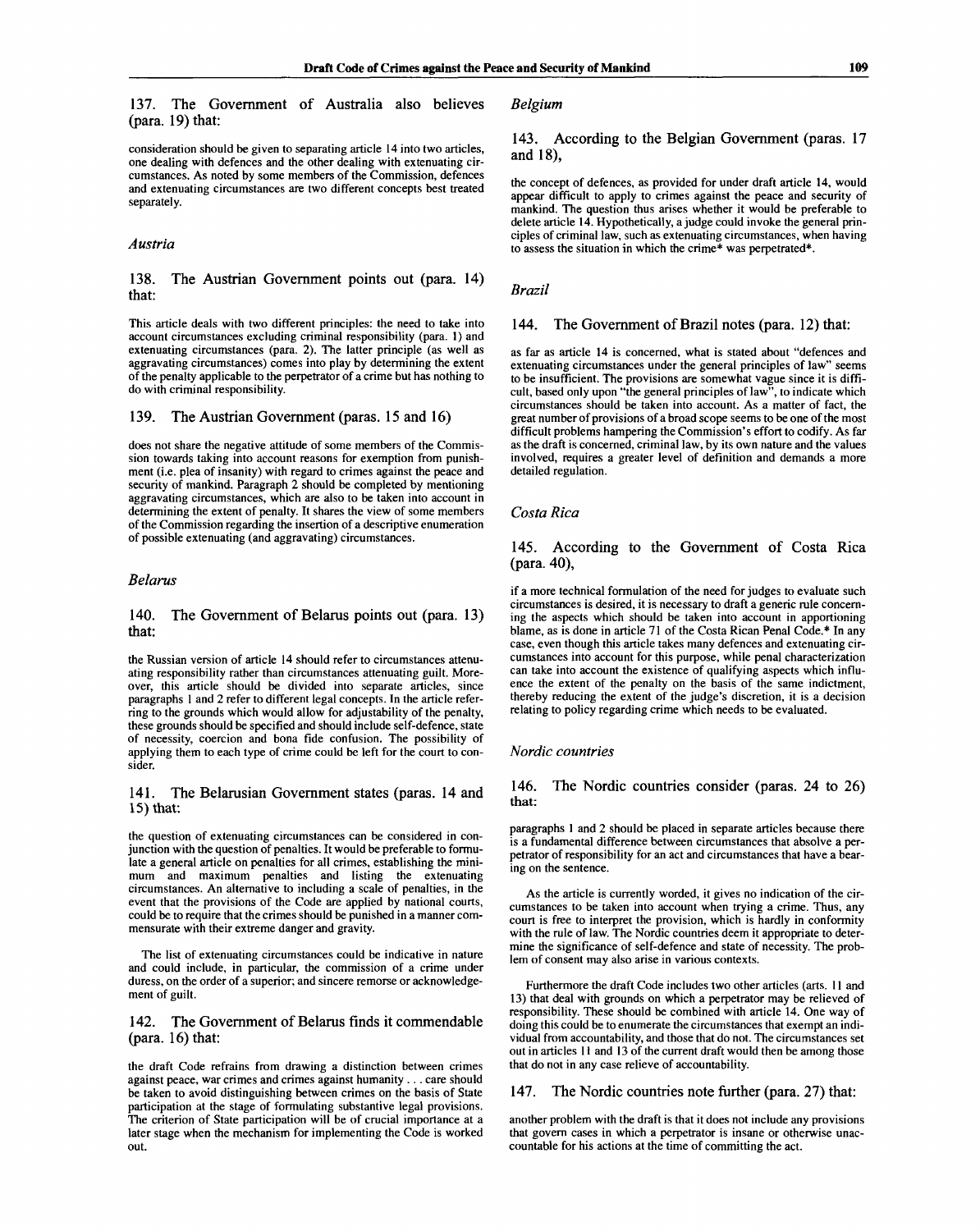148. It is the view of the Nordic Governments (para. 28) that article 14, paragraph 2

should also govern aggravating circumstances. Moreover, it is necessary to define and exemplify what is meant by the terms "extenuating" and "aggravating" circumstances, as the provision in its present wording is practically without substance.

# *Poland*

149. With regard to paragraph 1, the Government of Poland would like to underscore (para. 38) that:

this paragraph includes traditional criminal law defences such as selfdefence, coercion, state of necessity, *vis maior* and error—all related to the existence or non-existence of responsibility. Extenuating and maybe other kinds of circumstances, which might be taken into account by the Commission in the second reading, determine only the increasing or the lowering of the penalty.

150. In the opinion of the Polish Government (para. 39):

paragraph 2 should be supplemented by adding "aggravating circumstances" and also "other circumstances" such as, for example, the personality of the offender, the gravity of the effects of the crime and others, as the case may be.

## *Paraguay*

151. The Government of Paraguay notes (para. 11) that article 14, paragraph 1, provides that:

the competent court shall determine the admissibility of defences under the general principles of law in the light of the character of each crime.

#### 152. It is that Government's opinion that:

defences (justifications, grounds for inculpability and for non-imputability) are so important a matter in penal law that to refer to "general principles of law", thereby leaving a great deal to the judge's discretion, seems inappropriate. It would be wiser, if we do not wish to spell out the grounds for the defence, to refer to the laws of the country in which the crime was committed.

#### *Switzerland*

153. The Swiss Government (para. 9) is of the view that:

the notion of combining in a single article two basic concepts of penal law which are as alien to each other as defences and extenuating circumstances would appear to be questionable. The effect of a defence is to strip the act of its unlawful character on the ground that the perpetrator did not act knowingly and wilfully. In short, responsibility, which is the prerequisite for punishment, is lacking. Extenuating circumstances, by contrast, do not strip the act of its unlawful character; they simply moderate its penal consequences. It would therefore be advisable to envisage two separate provisions.

# *United Kingdom*

154. The Government of the United Kingdom notes (para. 18) that:

needs to be redrafted. National courts cannot be left to delineate defences and extenuating circumstances which will be admitted under the Code. Fairness and consistency would be entirely lost. It is symptomatic of the haste and lack of precision with which these articles have been drafted that paragraph 1 leaves open the possibility of defences to match specific crimes without any attempt at enumeration. Separate enumeration would be the better approach; although certain general defences will apply to all crimes, it is difficult to conceive of "blanket defences" which will adequately cover the circumstances of each and every crime set out in part II.

# **(b)** *Comments of the Special Rapporteur*

#### 1. EXPLANATORY REMARKS

155. The Special Rapporteur agrees with those governments that believe that the concept of defences and that of extenuating circumstances should be dealt with separately. The two concepts are not in the same category. While defences strip an act of its criminal character, extenuating circumstances do not remove this criminal character, but merely reduce the offender's criminal responsibility. In other words, defences relate to the existence or non-existence of a crime, extenuating circumstances relate to the penalty.

156. The Special Rapporteur shares the view that defences, because they seek to prove that no crime exists, should be defined in the Code in the same way that crimes are defined in the Code according to the *nullum crimen sine lege* principle.

157. The Special Rapporteur has therefore proposed a new article 14 to deal with the issue of defences, namely, *self-defence, coercion* and *state of necessity.*

2. NEW TEXT PROPOSED BY THE SPECIAL RAPPORTEUR

158. The Special Rapporteur proposes a new text for article 14 which reads as follows:

*"Article 14 (Self-defence, coercion and state of necessity)*

There is no crime when the acts committed were motivated by self-defence, coercion or state of necessity."

3. COMMENTS ON THE PROPOSED NEW DRAFT ARTICLE 14

159. The self-defence referred to here is not related to the international responsibility of the State provided for in Article 51 of the Charter of the United Nations, which exempts the State from international responsibility for an act committed by that State in response to an aggression. However, because it makes that exception to the international responsibility of the State, self-defence also relieves the leaders of that State of international criminal responsibility for that act. As for the concepts of coercion and state of necessity, the juridical precedents of the International Military Tribunals established by the Charter of the Nürnberg Tribunal  $10$  and by law No. 10 of the Allied

it is clearly undesirable to leave vague a provision so vital both to the conceptualization of a crime against the peace and security of mankind and to the rights of the defendant. The more grave the crime, the less likely it is that a wide panoply of defences and extenuating circumstances will be permitted. If, as currently envisaged under article 6, it is national courts which will have jurisdiction under the Code, article 14

 $10$  Charter annexed to the London Agreement of 8 August 1945 for the prosecution and punishment of the major war criminals of the European Axis (United Nations, *Treaty Series,* vol. 82, p. 279).